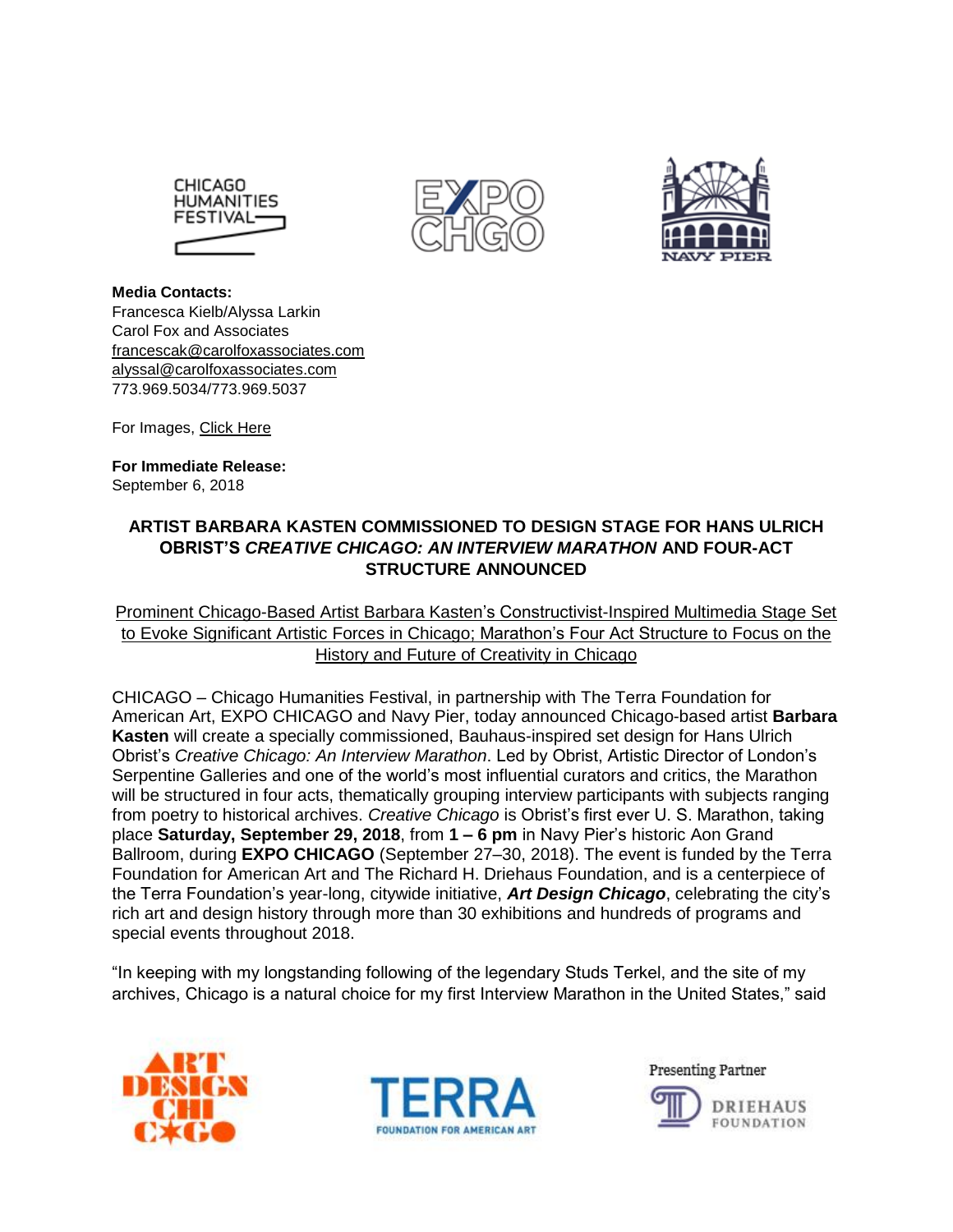Artistic Director of the Serpentine Galleries **Hans Ulrich Obrist**. "The participants selected for this Marathon will speak to the legacy and future of creative life in Chicago, and the four-act structure of the interviews will address themes both locally and internationally relevant."

Kasten's stage set, entitled *Intervention*, connects Ludwig Mies van der Rohe's Crown Hall and the New Bauhaus principles brought to the Illinois Institute of Technology (IIT) by László Moholy-Nagy. Both Mies van der Rohe and Moholy-Nagy's inventive approaches to experimentation and innovation resulted in rich developments in architecture, design and photographic practices worldwide. The Constructivist inspired stage design, which will utilize IIT student worktables, merges Kasten's vision with the artistic points of view of these two Bauhaus masters whose legacies are central to Chicago's creative, educational and cultural heritage.

"My sculpture celebrates the diversity of Chicago by honoring Moholy-Nagy and Mies van der Rohe, two incredible European immigrants who made a lasting impact on the arts and architecture of the city, as well as the world," said **Kasten**. "I grew up in Bridgeport, a neighborhood adjacent to the Illinois Institute of Technology, unaware that these creative geniuses—both connected to the school—would influence my career as an artist."

The sculptural elements of the stage set will exist beyond *Creative Chicago*, with the possibility of exhibition and display in the future.

"Barbara Kasten's tribute to Chicago design icons Ludwig Mies van der Rohe and László Moholy-Nagy reflects the mission of *Art Design Chicago* which brings to light the central role Chicago has played as a global nexus of art and design," said **Amy Zinck**, Executive Vice President of the Terra Foundation for American Art. "Additional stories of immigrant artists' contributions to Chicago's cultural landscape are also revealed in several *Art Design Chicago* exhibitions on view at partner institutions throughout the city this fall, from the DePaul Art Museum to the Spertus Institute for Jewish Learning and Leadership, and many more."

The four-act structure of *Creative Chicago: An Interview Marathon* thematically groups together prominent Chicago creatives in a series of conversations that will highlight both the unique talents of each individual and the multi-disciplinary and collaborative nature of Chicago's cultural scene.

"Dividing the marathon into acts is both a small homage to our city's brilliant theater scene and gives momentum to our exploration of Chicago-style creativity" said **Alison Cuddy**, the Marilynn Thoma Artistic Director at the Chicago Humanities Festival. "There is a loose chronology to the overall event—a prologue followed by a series of conversations moving from foundational to future-thinking individuals—but each section will serve as a crossroads for our city's creative history; past, present and future.





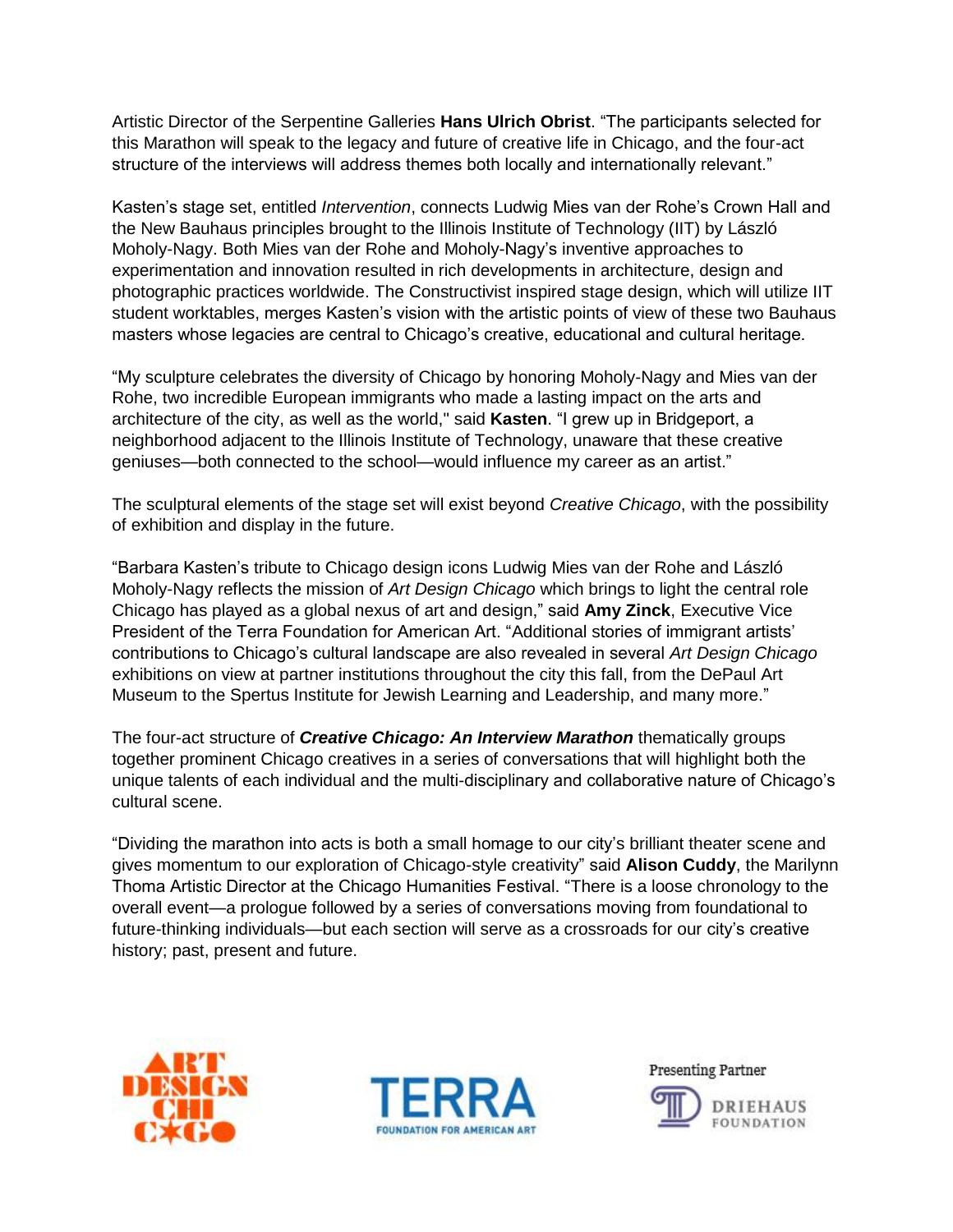To date, confirmed *Creative Chicago: An Interview Marathon* participants include artist **Amanda Williams**, artist **Art Green**, artist **Barbara Kasten**, artist **Brandon Breaux**, owner of Old Fashioned Donuts **Buritt Bulloch**, artist **Cauleen Smith**, photographer **Dawoud Bey**, organizer/activist **Eddie Bocanegra**, writer **Eula Biss**, writer/artist **Eve L. Ewing**, poet **Fatimah Asghar**, artist **Gerald Williams**, architect **Jeanne Gang**, artist/art historian **Joseph Grigely**, Museum Director of the Obama Presidential Center Museum **Louise Bernard**, artist/performer **Shani Crowe**, architect **Stanley Tigerman**, artist **Theaster Gates,** sculptor **Richard Hunt** and cultural historian **Tim Samuelson**.

"Through our partnership with Hans Ulrich Obrist since 2015, we have worked closely to ensure that artists in Chicago are elevated onto the international stage—and the Marathon provides the next step for this initiative," said EXPO CHICAGO Director of Programming **Stephanie Cristello**. "The program acts as a platform to record these contemporary histories, supporting many of the leading contemporary artists living and working in Chicago represented by our international list of galleries, as well as traces an intersection between the exposition's yearround programs—including a panel and performance presented earlier this year at US Pavilion at the Venice Biennale with Marathon participants Amanda Williams and Shani Crowe."

*\* For a complete list of participants with biographical information, please click [here](https://carolfox.box.com/s/wwymfjlzp2hgtlazcehgunwypv6w8gn7).* 

# **About Barbara Kasten**

Barbara Kasten was born in 1936 in Chicago. She received her BFA from the University of Arizona in 1959 and MFA from the California College of Arts and Crafts in 1970. She currently lives and works in Chicago. Her work has been exhibited across the United States and Europe. Most recently, Kasten was the subject of a retrospective at the Institute of Contemporary Art in Philadelphia that travelled to the Graham Foundation in Chicago and the Los Angeles Museum of Contemporary Art. Her work has been featured in institutions including the Sprengel Museum in Hannover Germany, the Museum of Modern Art in New York, the Tate Modern in London, The Whitney Museum of American Art and the Guggenheim Museum in New York, the High Museum of Art in Atlanta, The Museum of Fine Arts in Houston, and the Smithsonian American Art Museum in Washington, D.C. among many others.

# **About Chicago Humanities Festival**

The Chicago Humanities Festival believes that humanity thrives when people gather, connect, and open themselves to ideas that go beyond their individual experience. For nearly 30 years, the Festival has been curating live events that allow audiences to connect with today's most provocative thinkers—both established and emerging—and to see the world differently. Under the leadership of Executive Director Phillip Bahar and Marilynn Thoma Artistic Director Alison Cuddy, CHF is one of Chicago's most vibrant civic institutions and a platform for celebrating the social life of ideas. [chicagohumanities.org](https://chicagohumanities.org/)

# **About EXPO CHICAGO**

EXPO CHICAGO 2018, The International Exposition of Contemporary and Modern Art, is presented by Art Expositions, LLC at Navy Pier's Festival Hall, hosting more than 135 leading





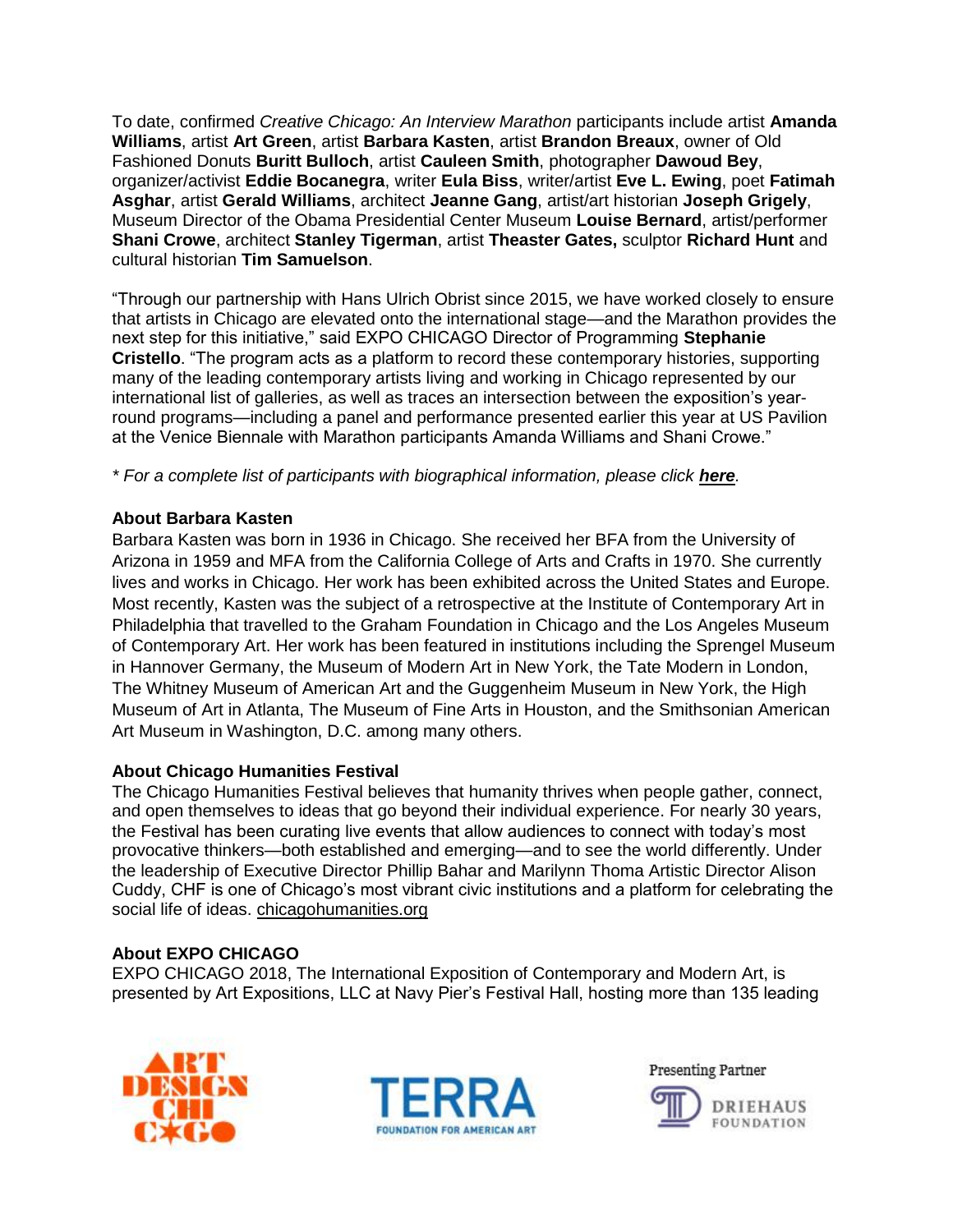International exhibitors presented alongside one of the highest quality platforms for global contemporary art and culture. Entering its seventh year as a leading international art fair, EXPO CHICAGO offers diverse programming including [/Dialogues,](https://www.expochicago.com/programs/dialogues) [IN/SITU,](https://www.expochicago.com/programs/in-situ) [IN/SITU Outside,](https://www.expochicago.com/programs/in-situ-outside) [EXPO](https://www.expochicago.com/programs/expo-video)  [VIDEO,](https://www.expochicago.com/programs/expo-video) the [Curatorial Forum,](https://www.expochicago.com/programs/curatorial-forum) the [Art Critics Forum,](https://www.expochicago.com/programs/art-critics-forum) [Special Exhibitions,](https://www.expochicago.com/exhibitors/special-exhibitions) [EXPO Sound](https://www.expochicago.com/programs/expo-sound) and [OVERRIDE | A Billboard Project.](https://www.expochicago.com/programs/override) In addition, EXPO CHICAGO continues to publish [THE SEEN,](http://theseenjournal.org/) Chicago's International Journal of Contemporary & Modern Art. Under the leadership of President and Director Tony Karman, EXPO CHICAGO draws upon the city's rich history as a vibrant international cultural destination, while highlighting the region's contemporary arts community and inspiring its collector base. [expochicago.com](http://www.expochicago.com/)

#### **About Art Design Chicago**

*Art Design Chicago* is a spirited celebration of the unique and vital role Chicago plays as America's crossroads of creativity and commerce. Initiated by the Terra Foundation for American Art, this citywide partnership of more than 75 cultural organizations explores Chicago's art and design legacy and continued impact with more than 30 exhibitions, hundreds of events, as well as the creation of several scholarly publications and a four-part television series presented throughout 2018.

Support for Art Design Chicago is provided by the Terra Foundation for American Art and Presenting Partner, The Richard H. Driehaus Foundation. Additional funding for the initiative is provided by Leslie Hindman Auctioneers, the John D. and Catherine T. MacArthur Foundation, and the Joyce Foundation. The Chicago Community Trust, Leo Burnett, Polk Bros. Foundation, and EXPO CHICAGO are providing in-kind support. [www.ArtDesignChicago.org](http://www.artdesignchicago.org/) #ArtDesignChicago

#### **About Terra Foundation for American Art**

Since it was established in 1978, the Terra Foundation for American Art has been one of the leading foundations focused on the historical art of the United States. Headquartered in Chicago, it is committed to fostering exploration, understanding, and enjoyment of American art among national and international audiences. To further cross-cultural dialogue on American art, the foundation supports and collaborates on innovative exhibitions, research, and educational programs. The foundation also provides opportunities for interaction and study through the presentation and ongoing development of its own art collection in Chicago, recognizing the importance of experiencing original works of art. Implicit in such activities is the belief that art has the potential both to distinguish cultures and to unite them. [www.terraamericanart.org](http://www.terraamericanart.org/)

#### **About Navy Pier**

Located on Lake Michigan, Navy Pier is one of the top-attended nonprofit cultural destinations in the Midwest, stretching more than six city blocks and welcoming more than 9 million guests annually. Originally opened in 1916 as a shipping and recreation facility, this Chicago landmark showcases more than 50 acres of parks, restaurants, attractions, retail shops, sightseeing and dining cruise boats, exposition facilities and more. In 2018, Navy Pier continues to usher in its second century with ongoing pier-wide redevelopment efforts – including the *Fifth Third Bank Family Pavilion*, *Peoples Energy Welcome Pavilion*, 220-room hotel and more – in addition to free, year-round arts and cultural programming designed to inspire, educate and connect